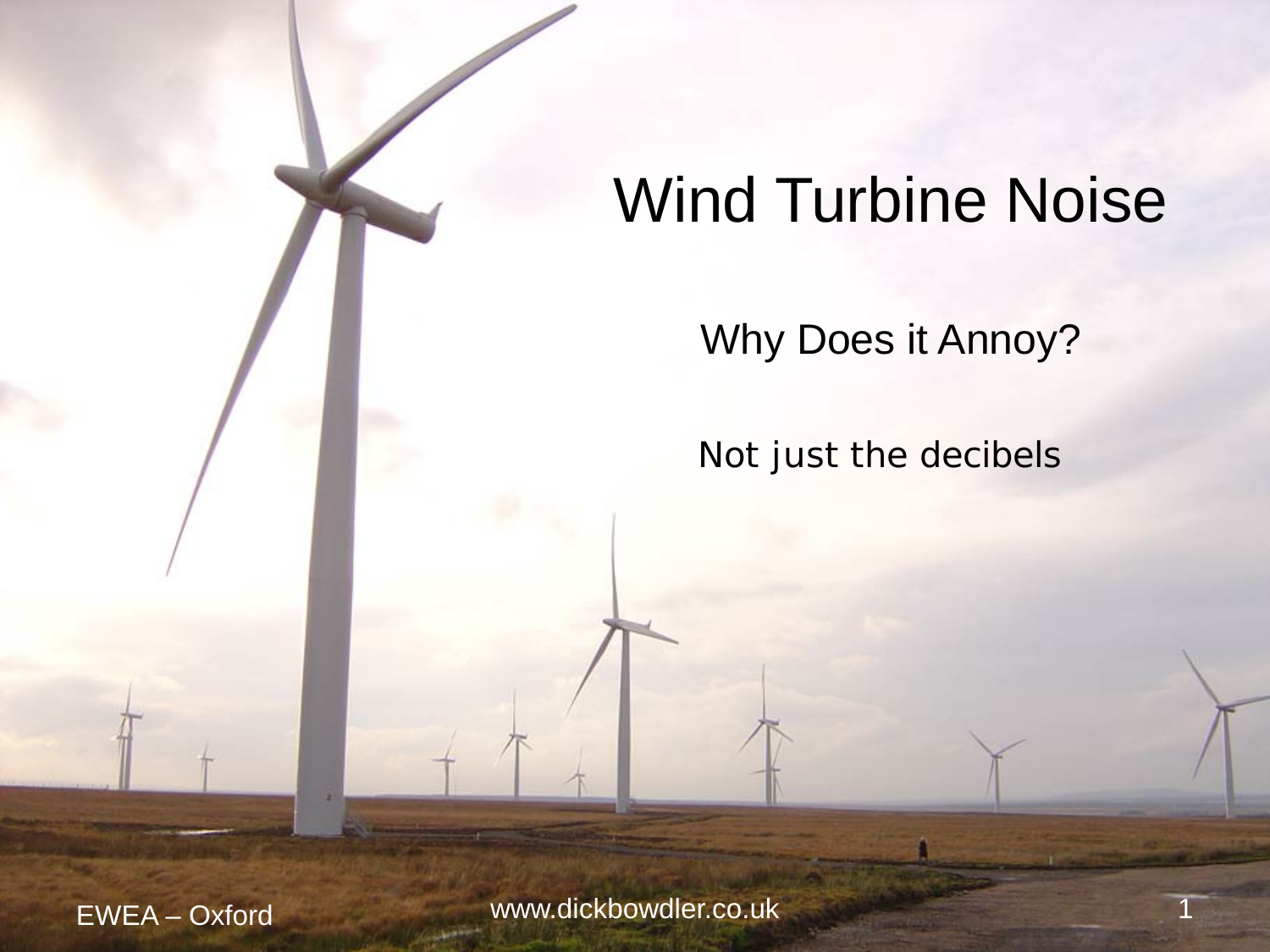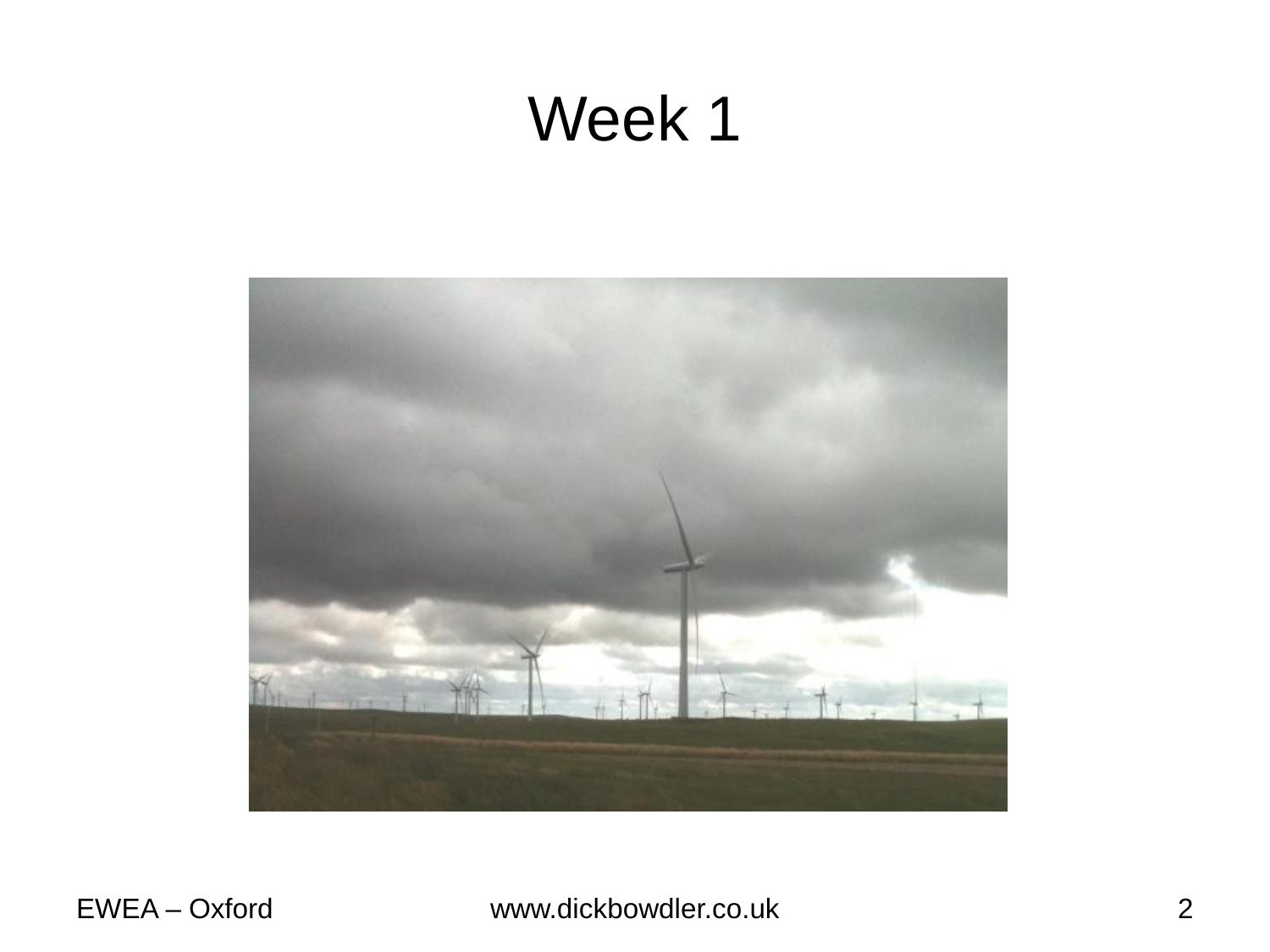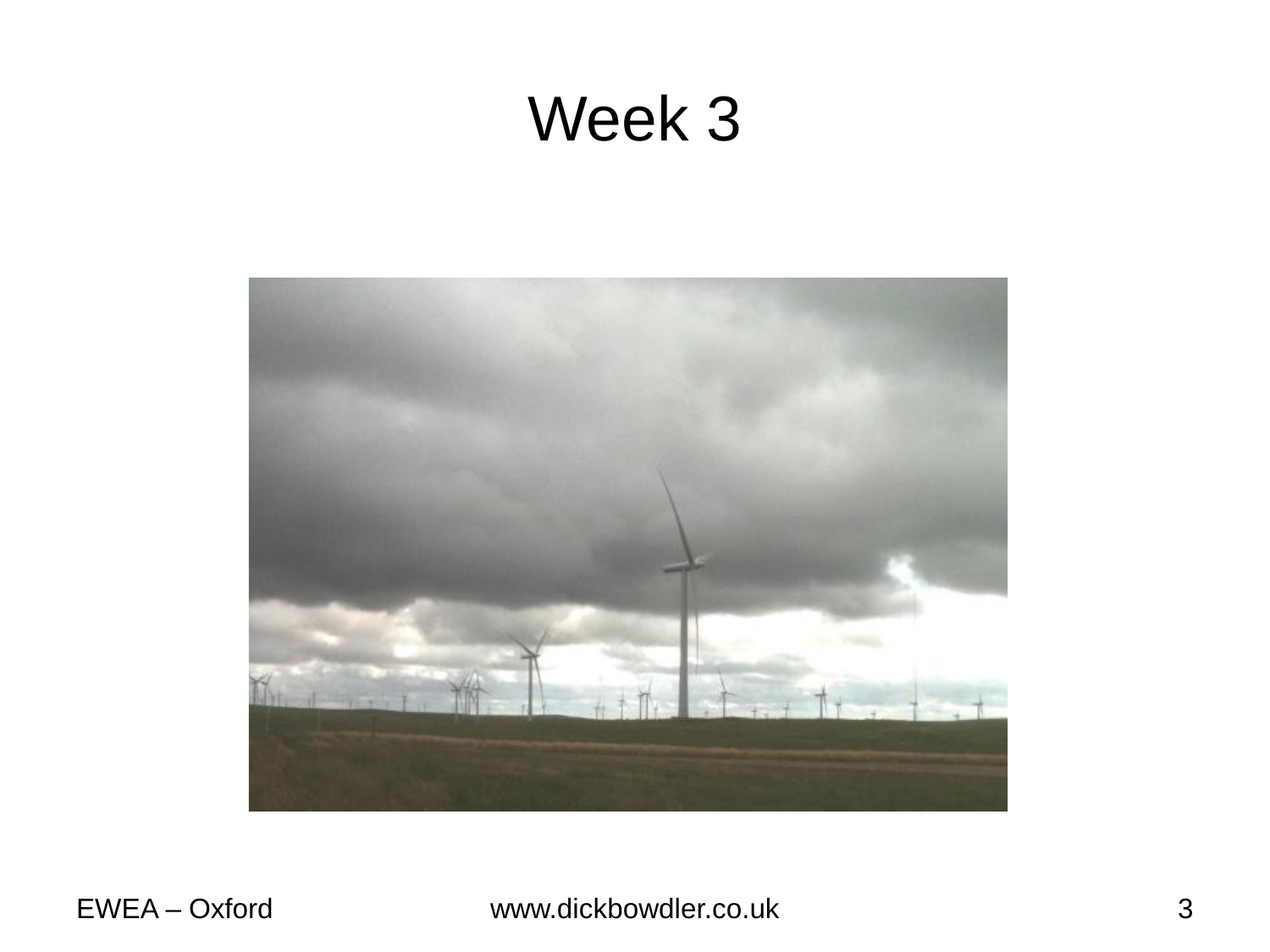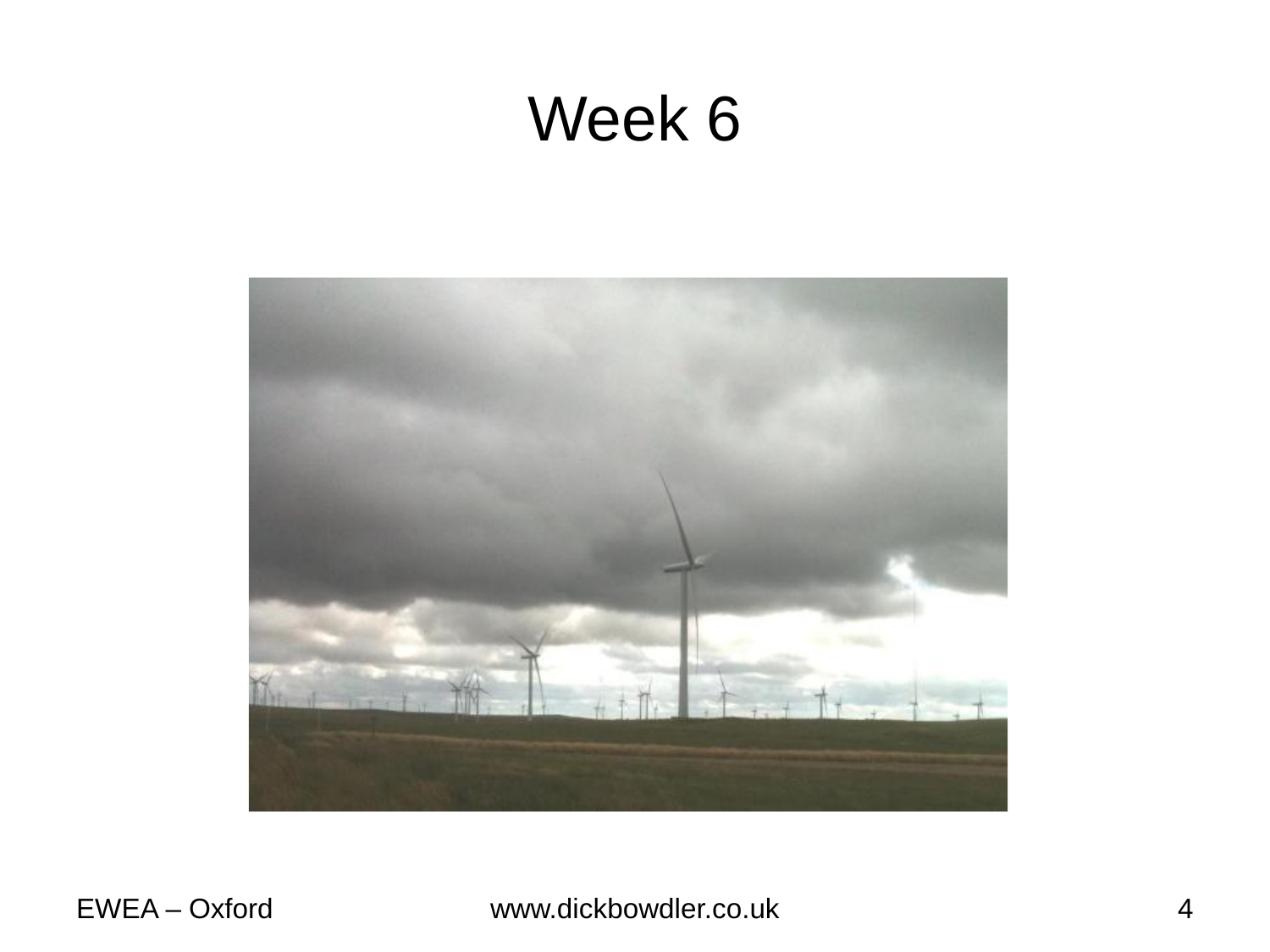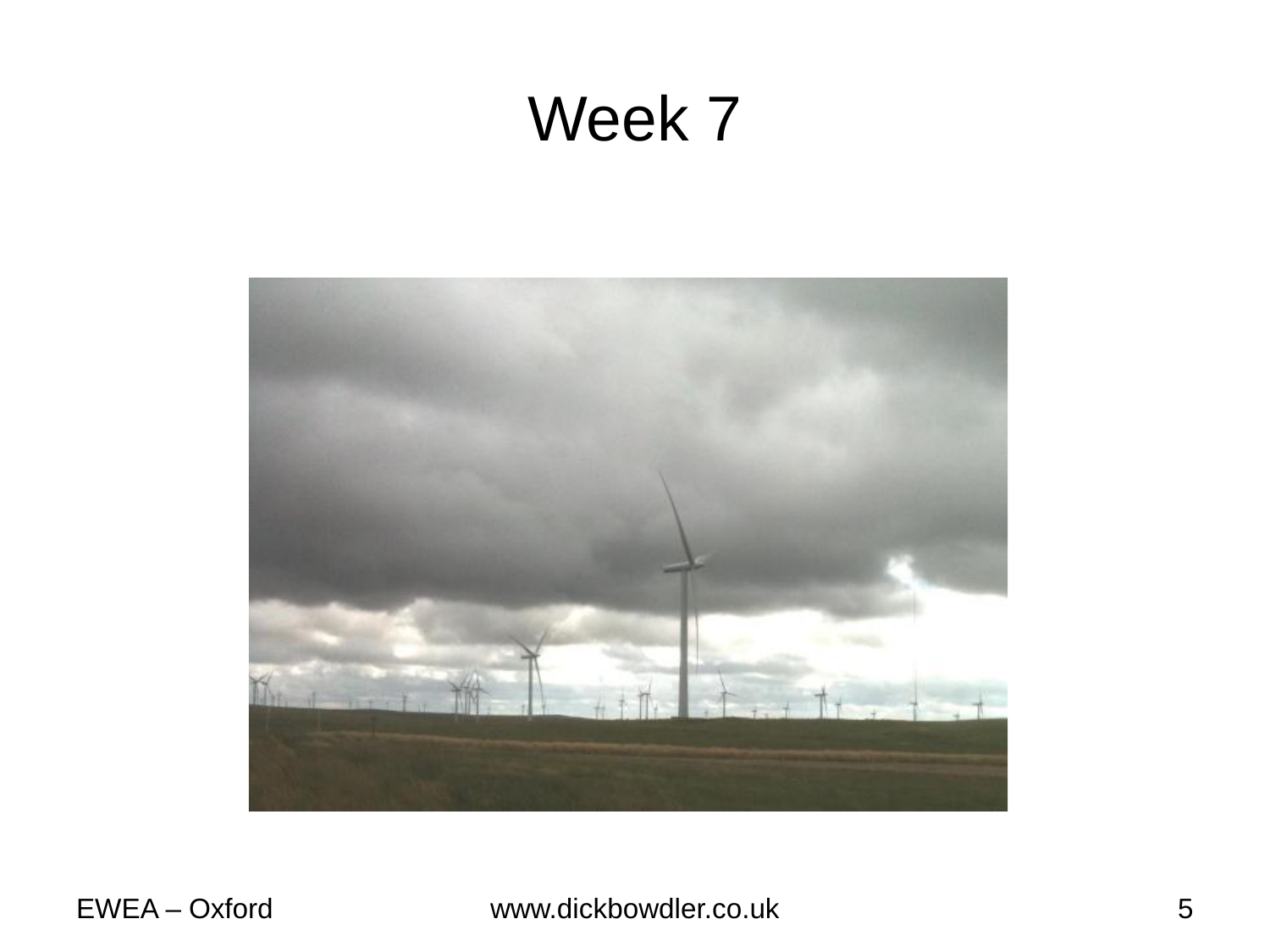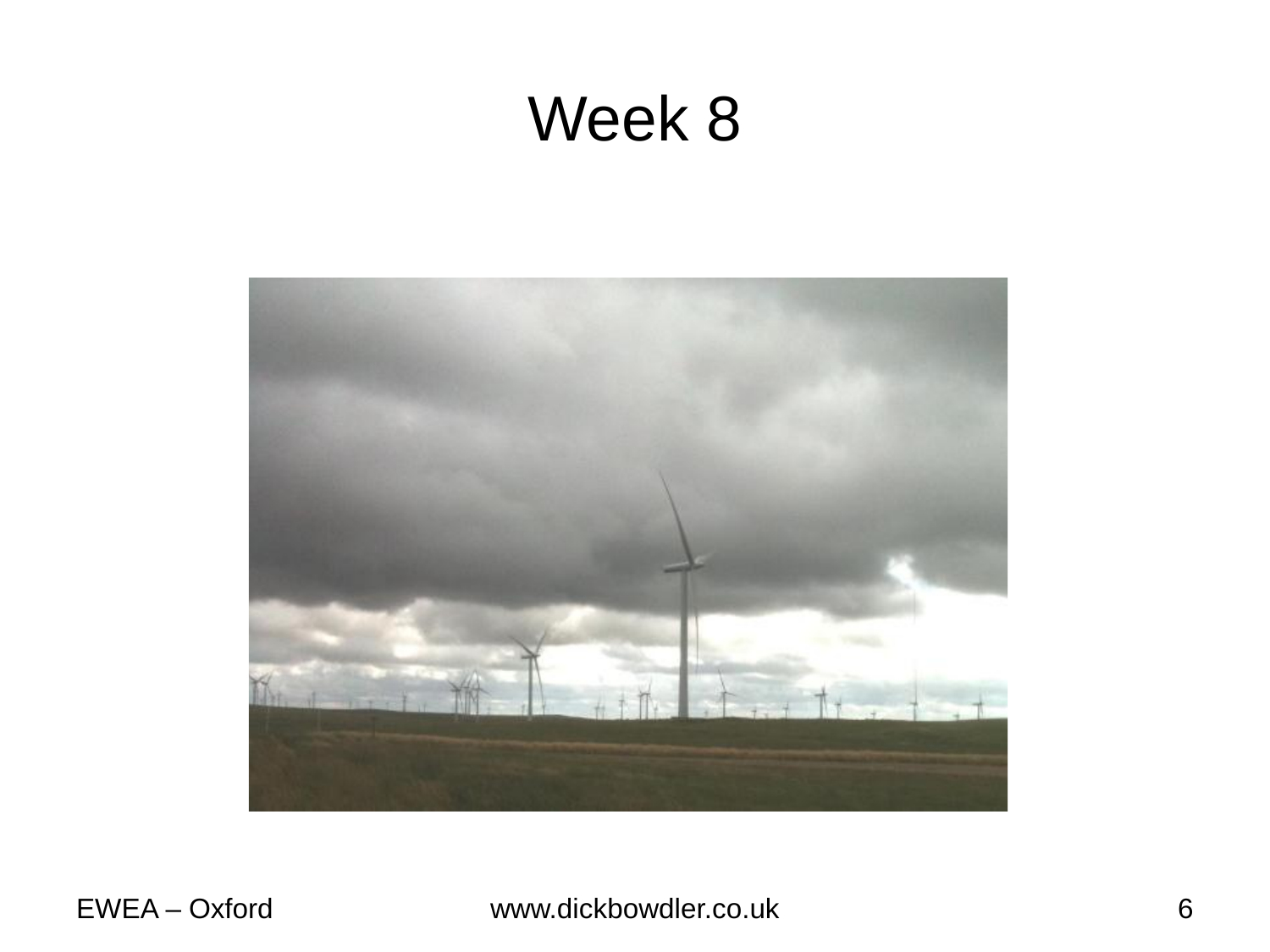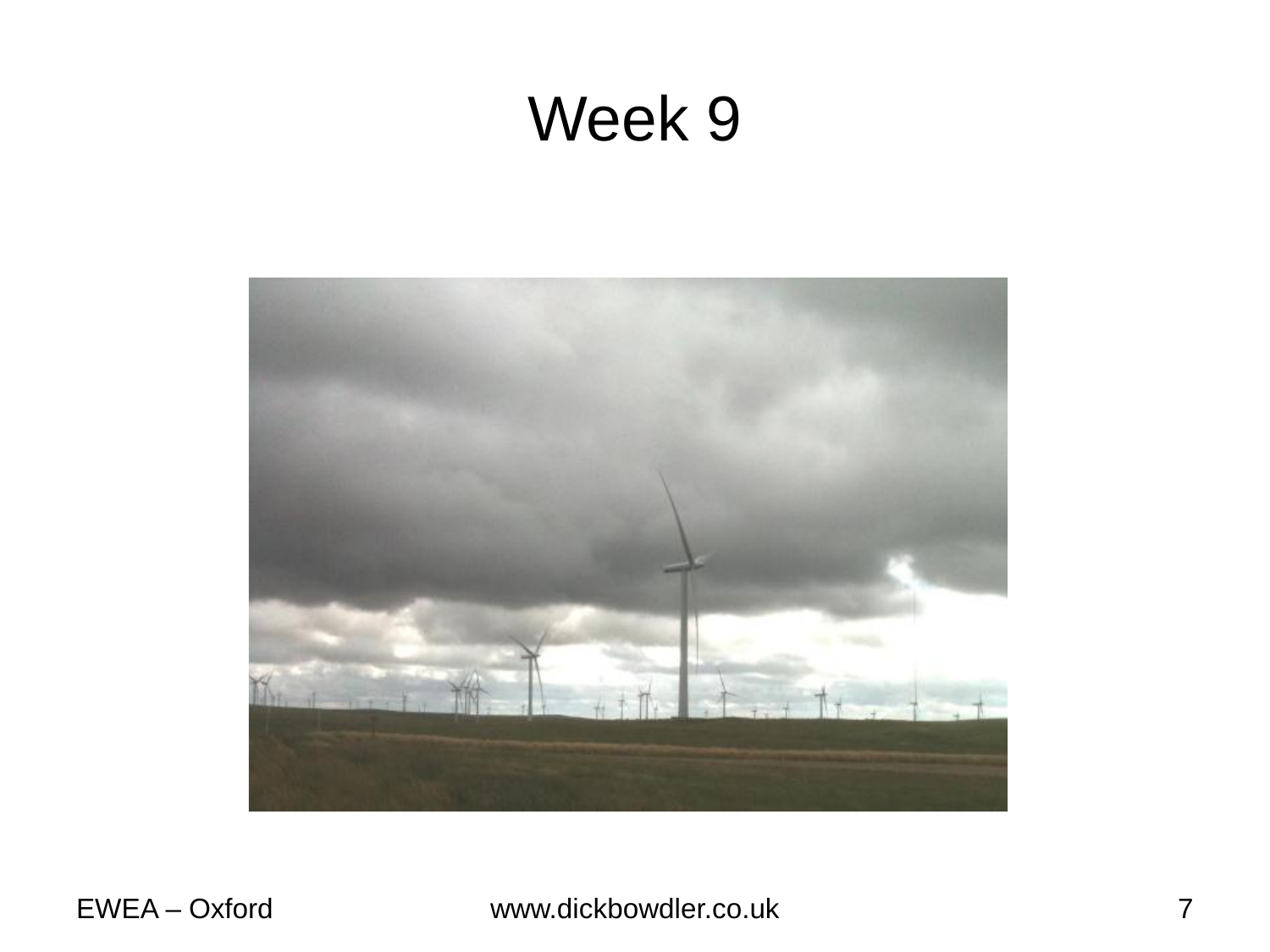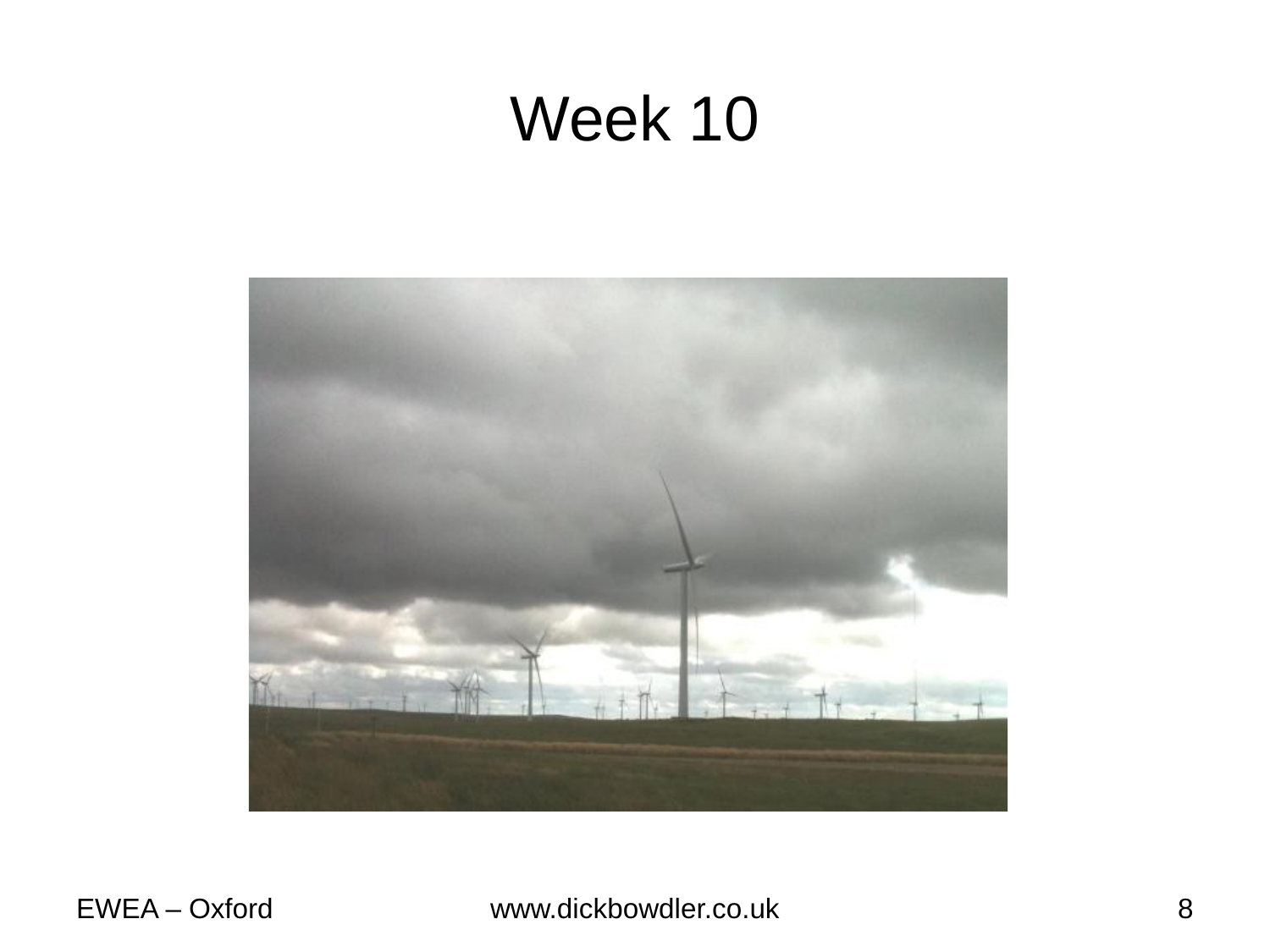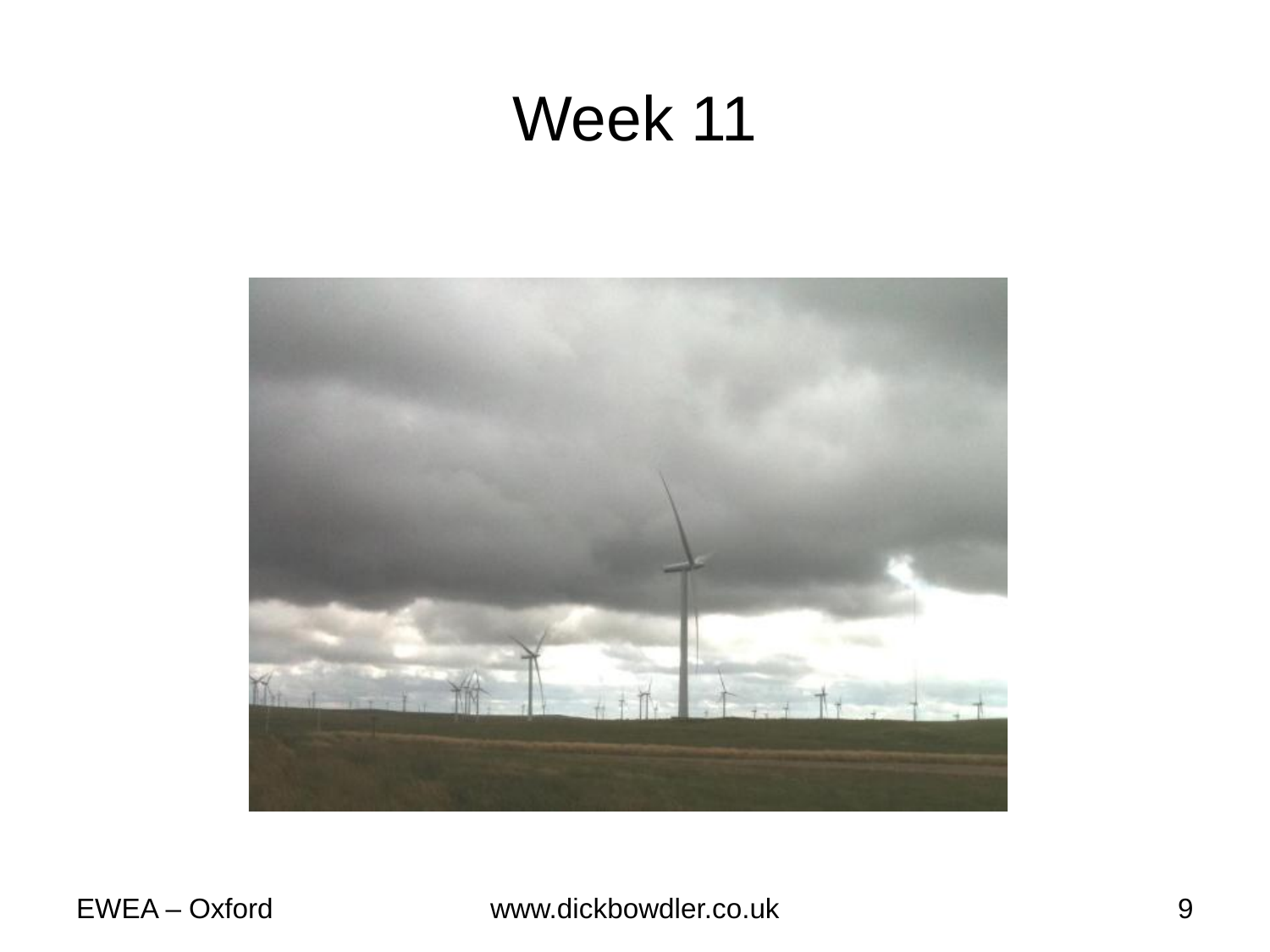![](_page_9_Picture_1.jpeg)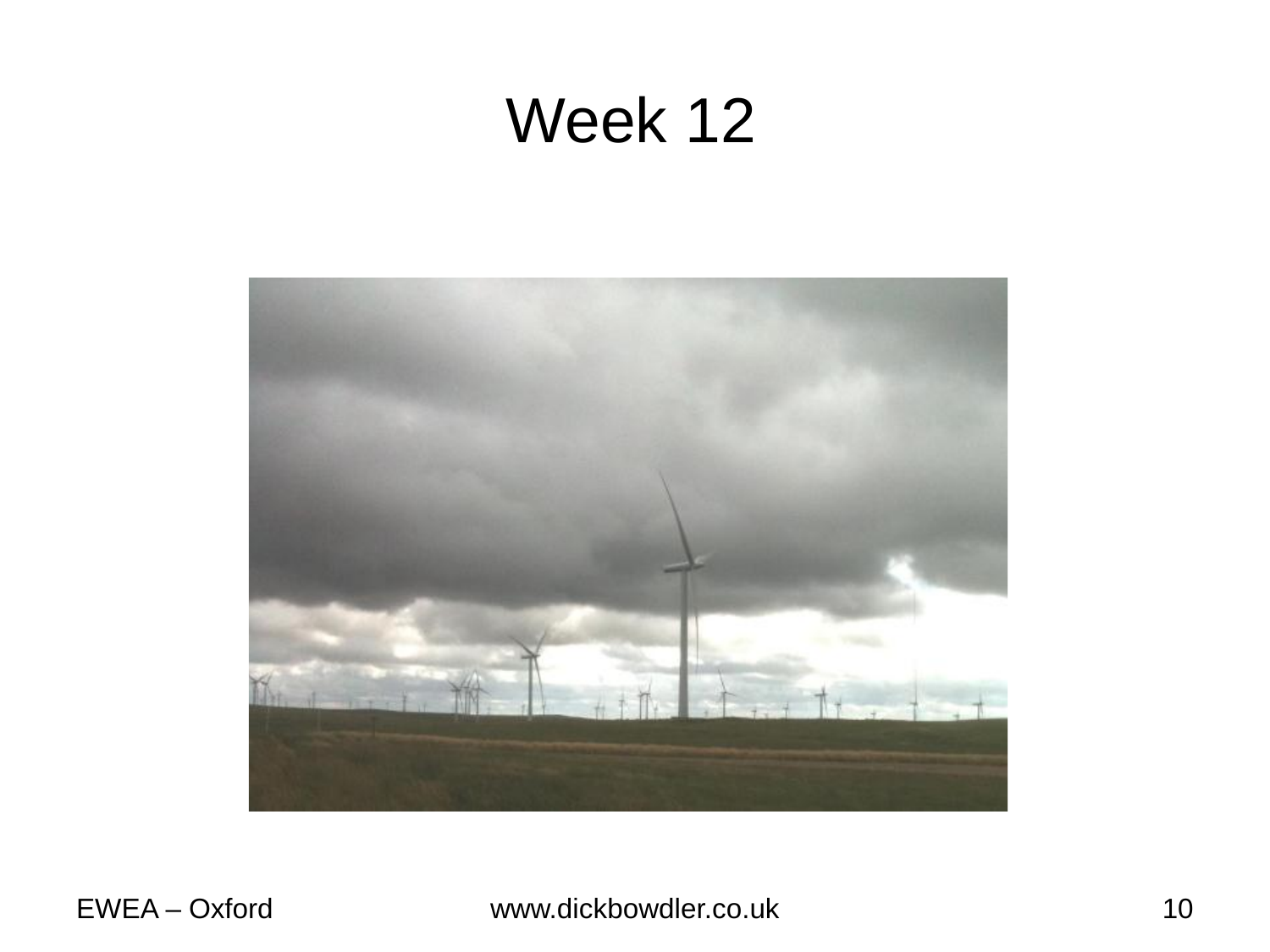![](_page_10_Picture_1.jpeg)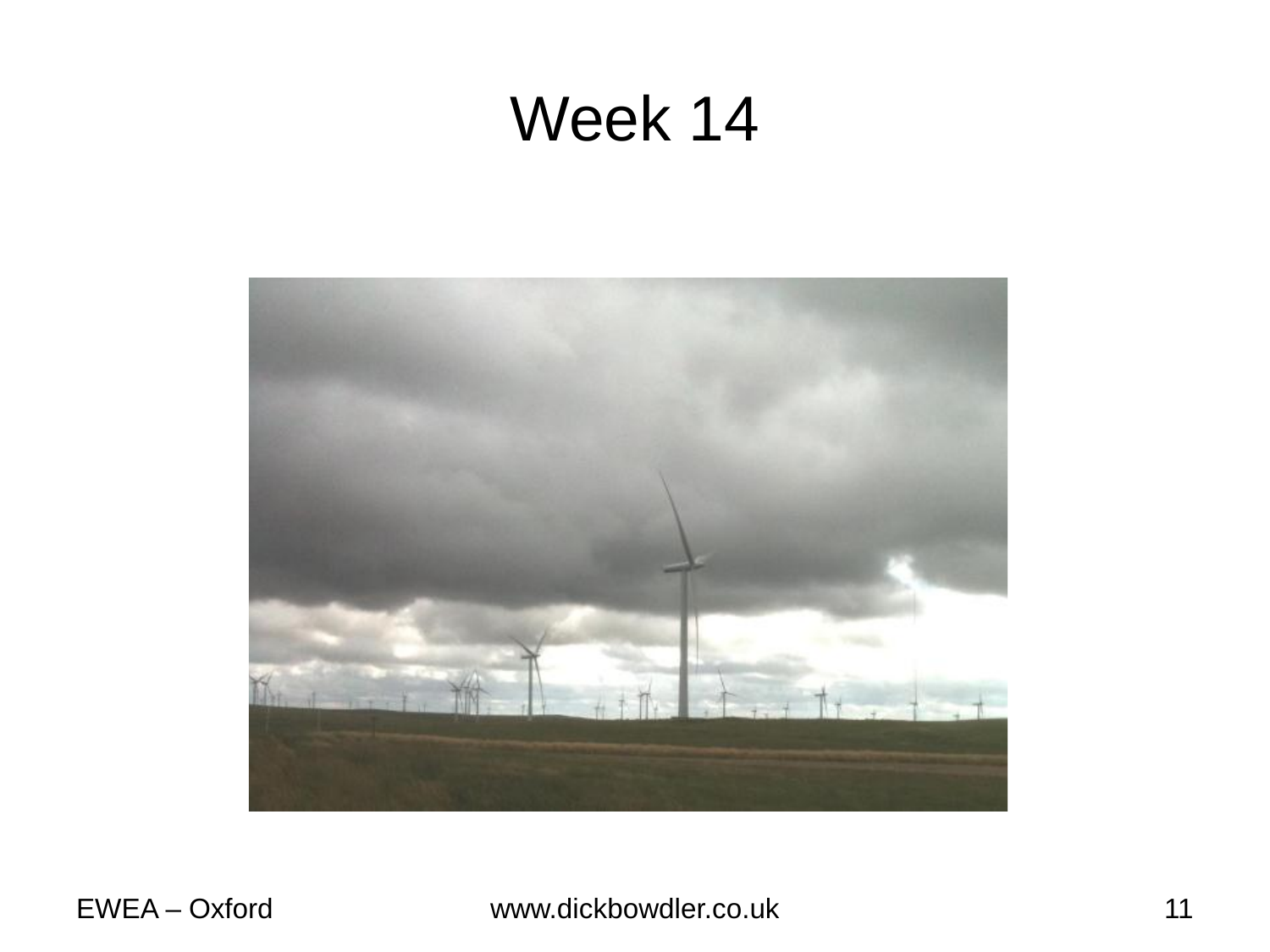![](_page_11_Picture_1.jpeg)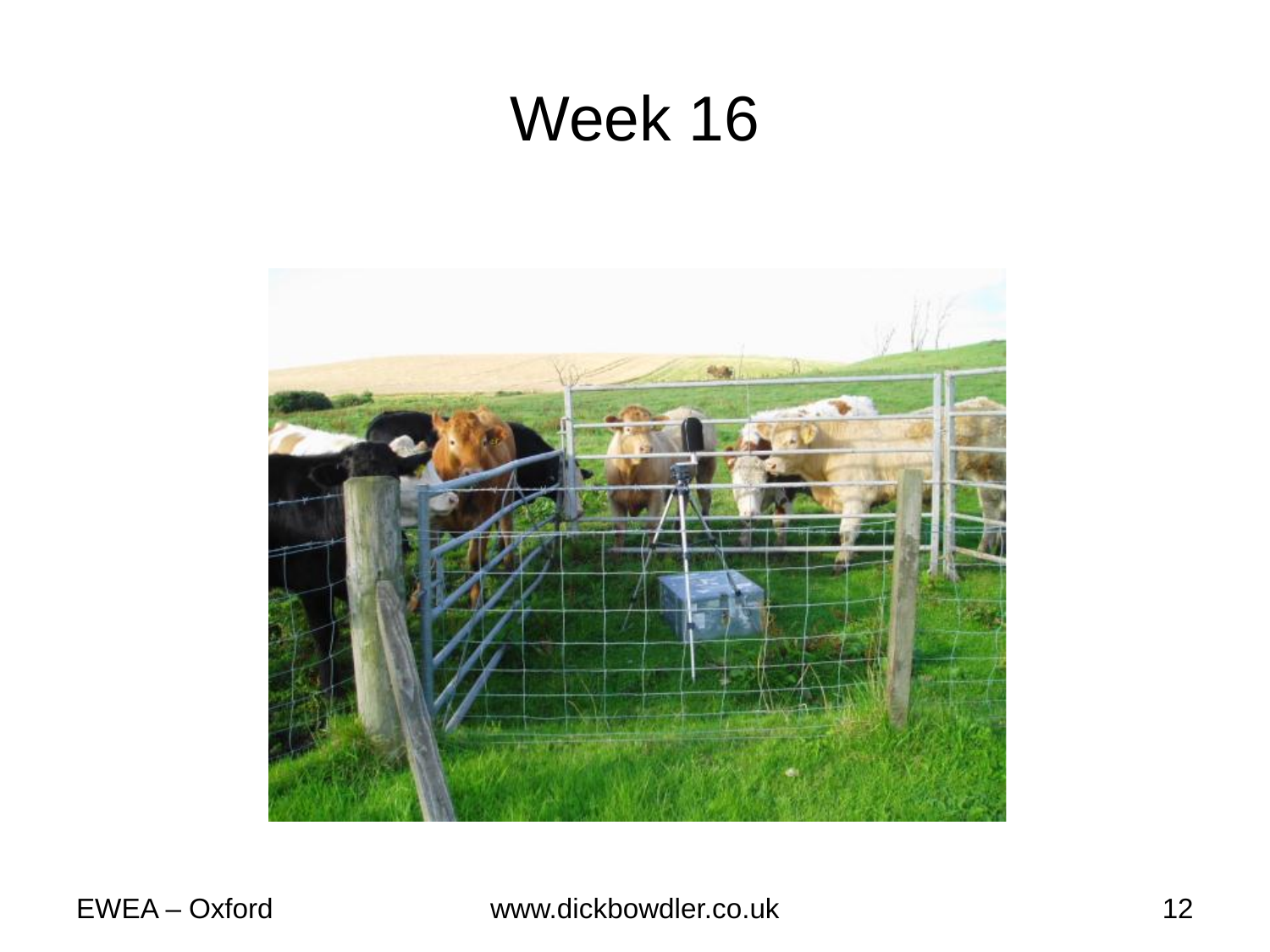![](_page_12_Picture_1.jpeg)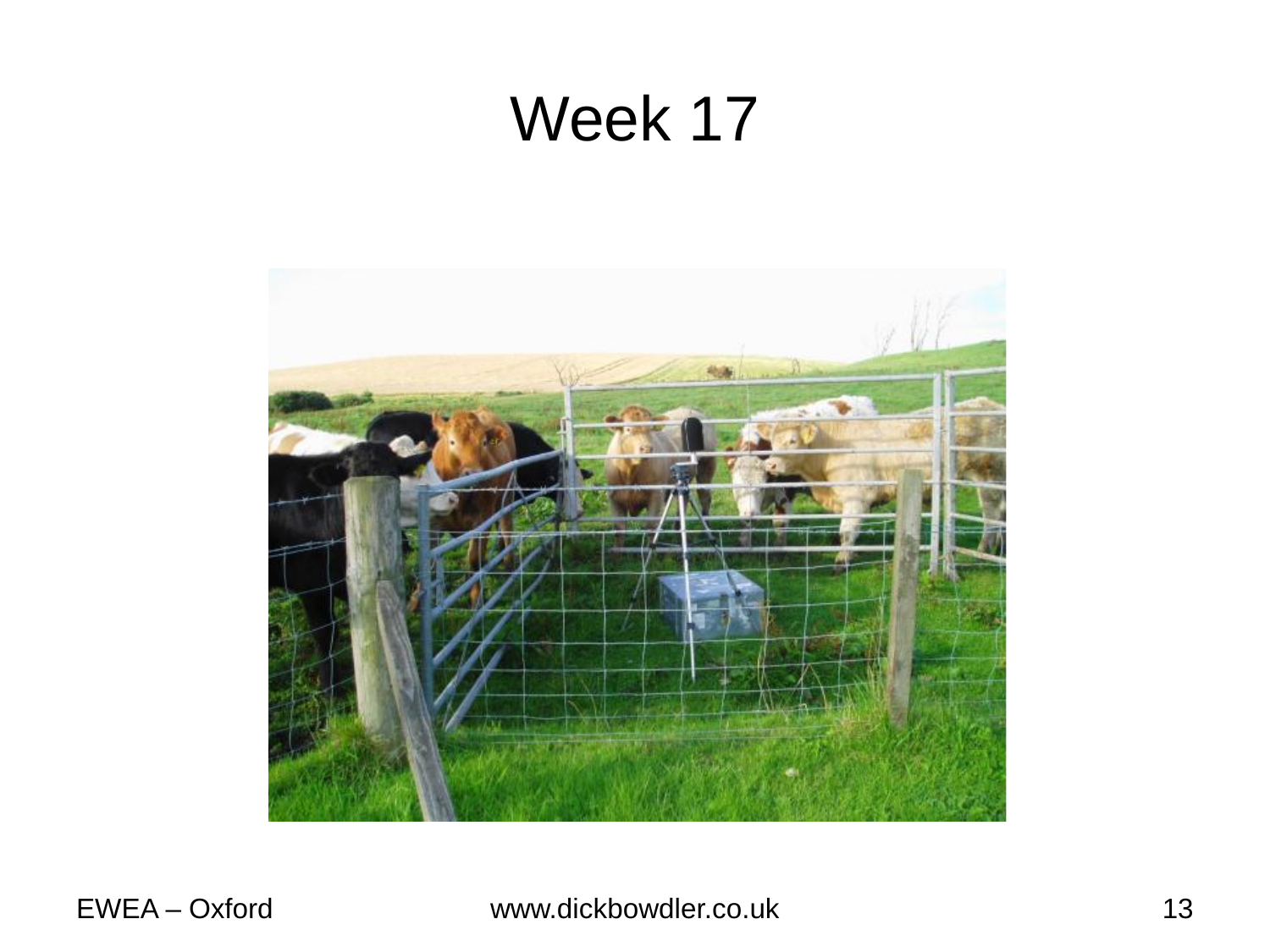![](_page_13_Picture_1.jpeg)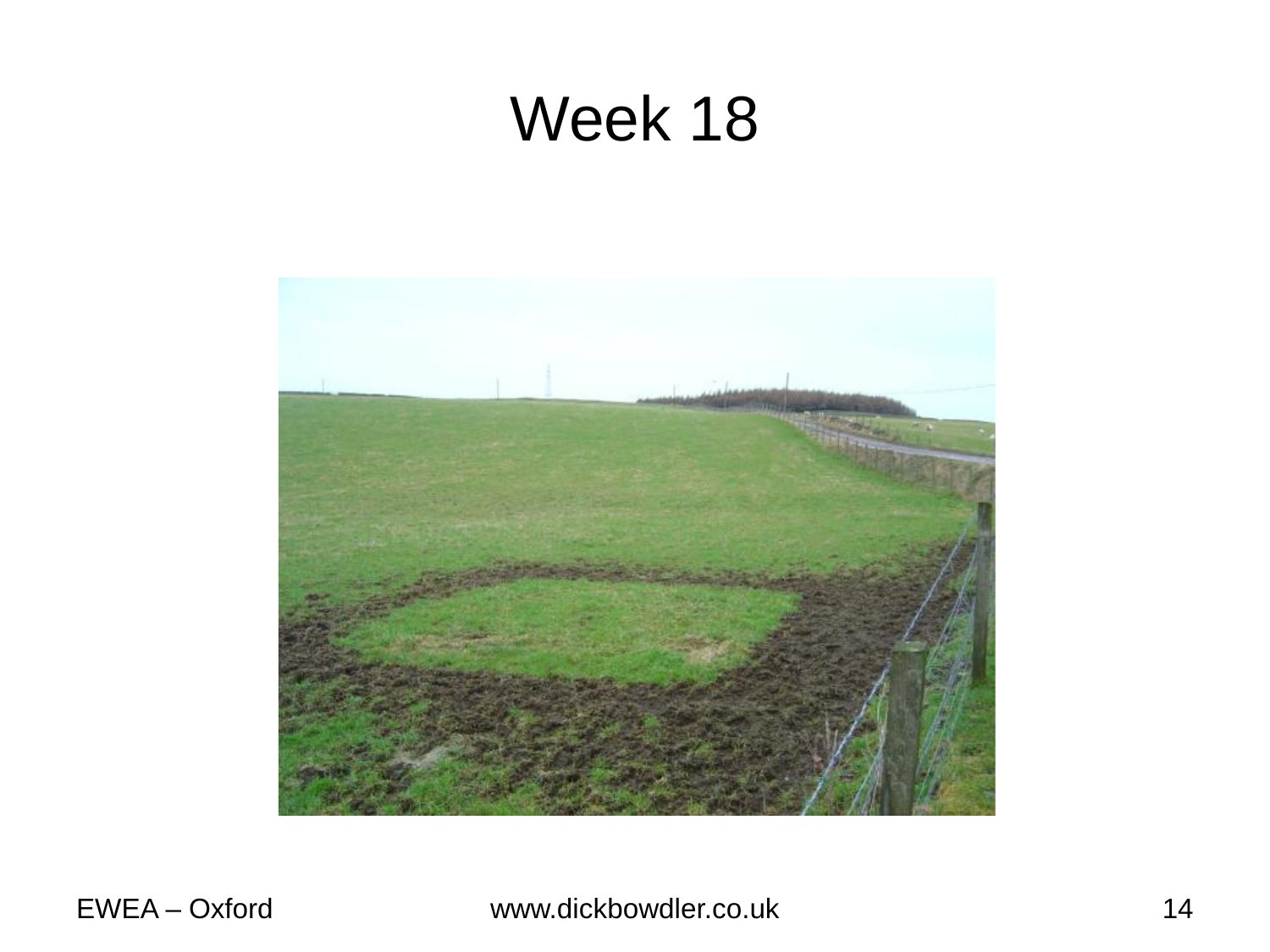### Weeks 19 to 24

![](_page_14_Picture_1.jpeg)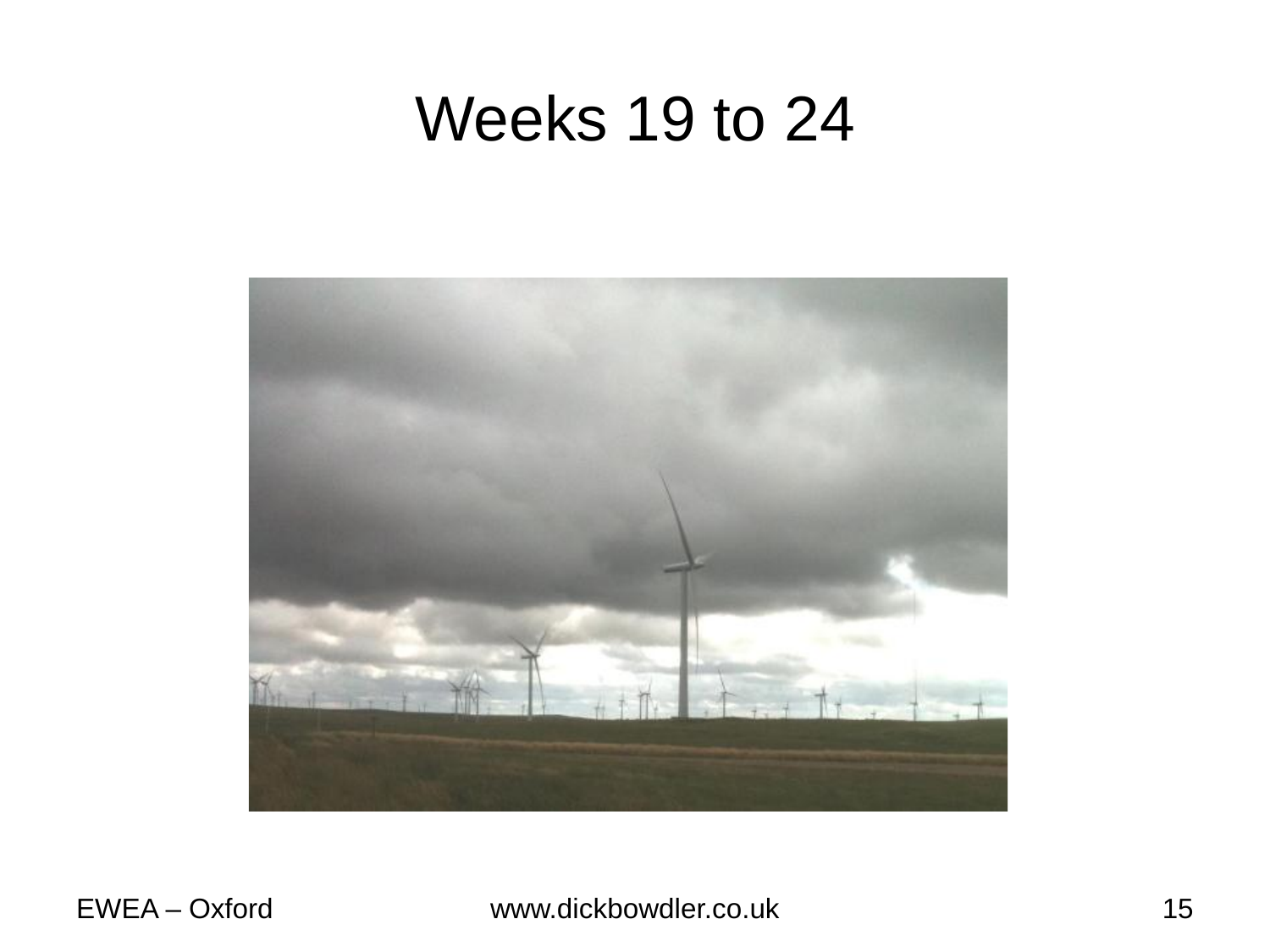![](_page_15_Picture_1.jpeg)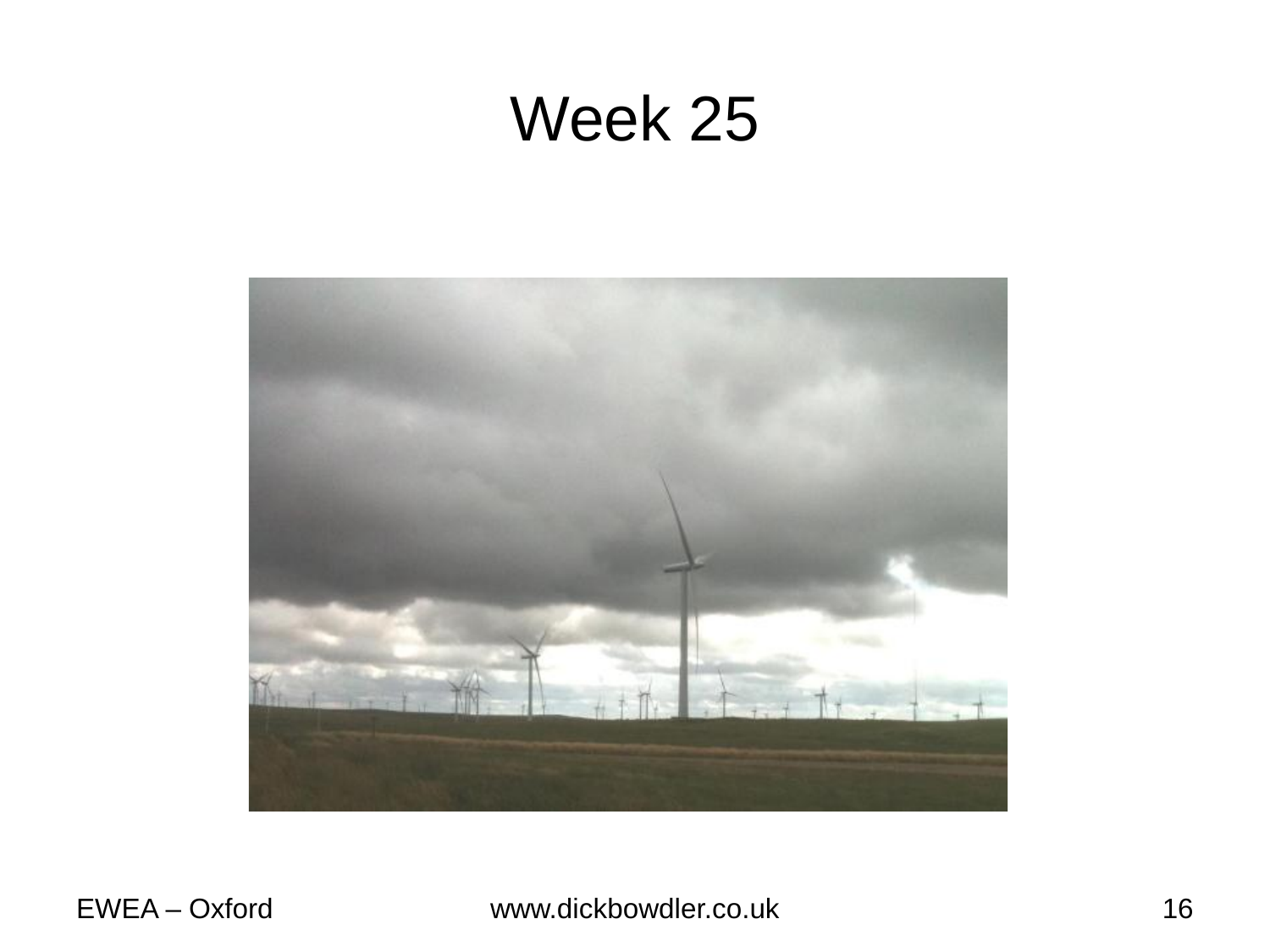![](_page_16_Picture_1.jpeg)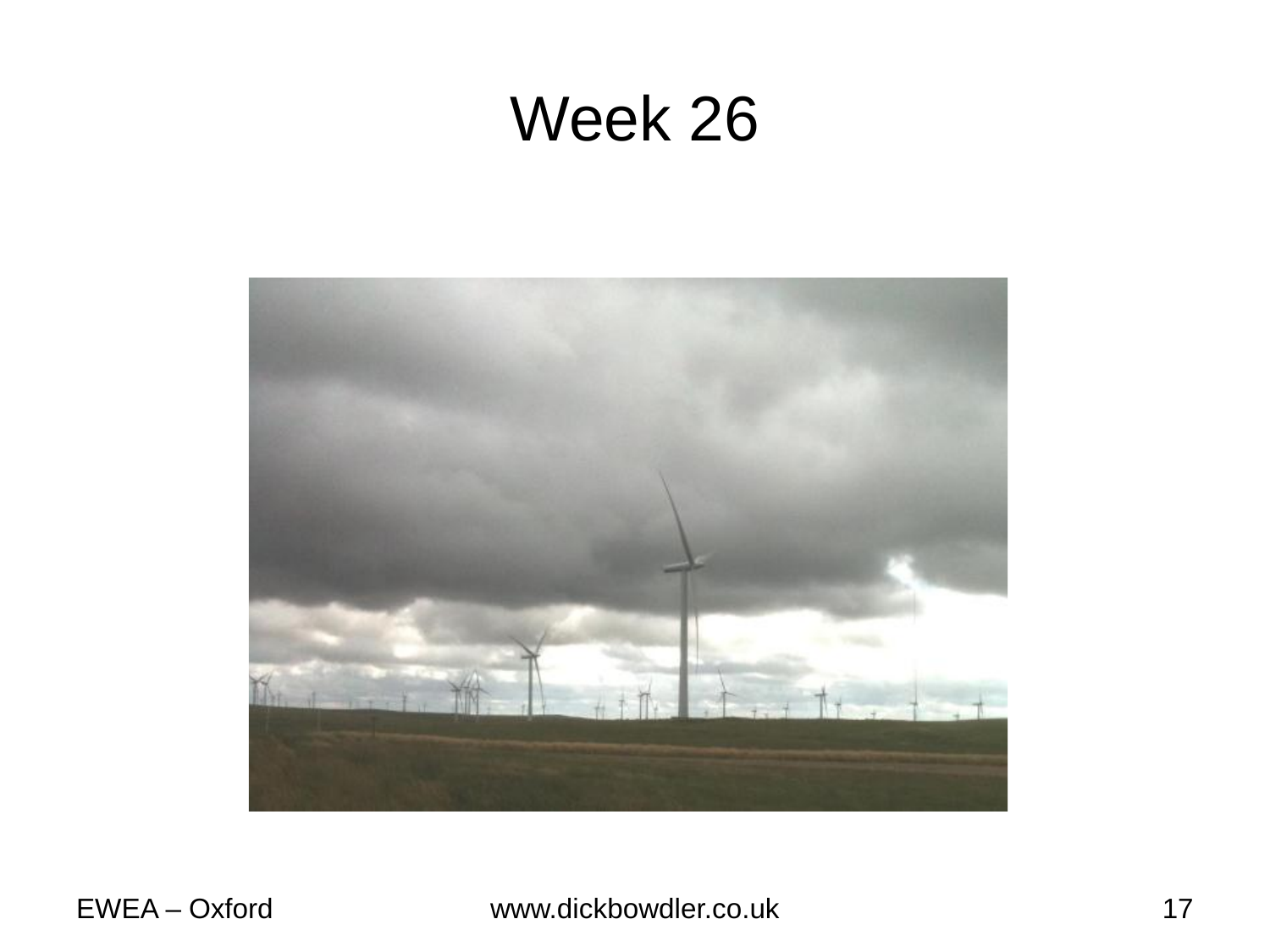![](_page_17_Picture_1.jpeg)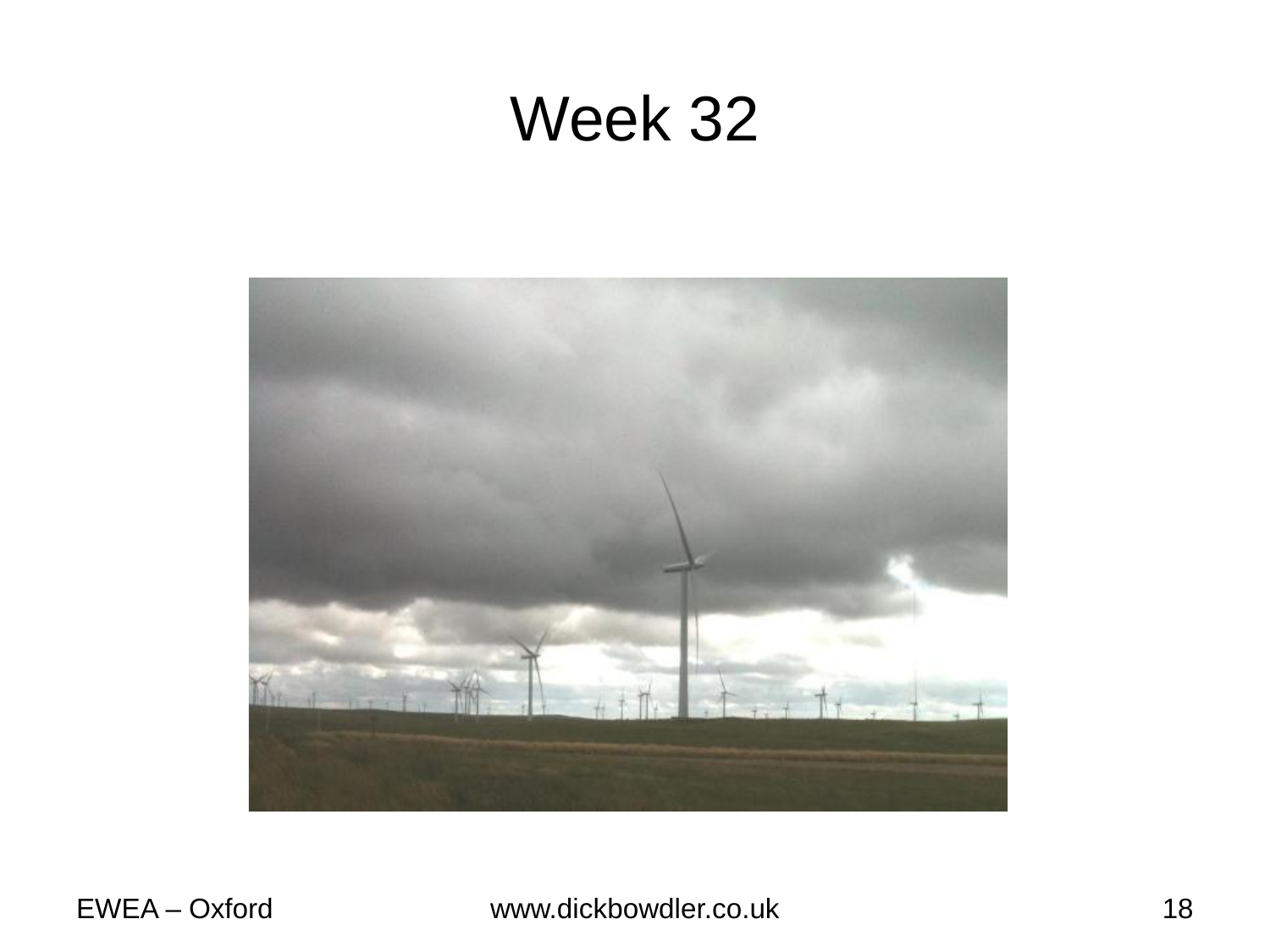![](_page_18_Picture_1.jpeg)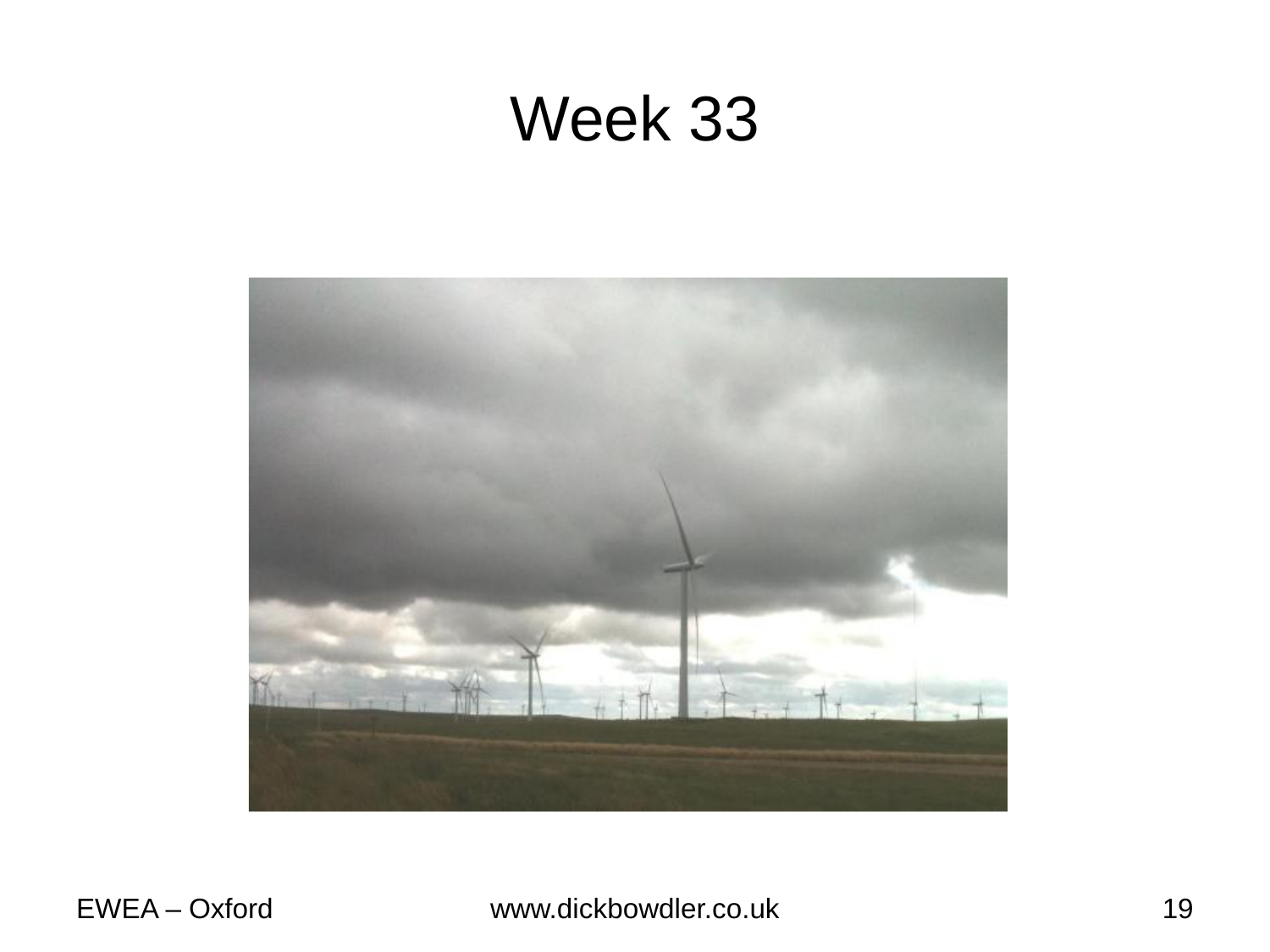Possibility 1 – He has Wind Turbine Syndrome brought about by excessive infrasound.

- Infrasound is well below the threshold of perception.
- Salt says infrasound affects people at levels below the threshold of perception. Work on tonal noise with animals.

![](_page_19_Figure_4.jpeg)

Not A-weighted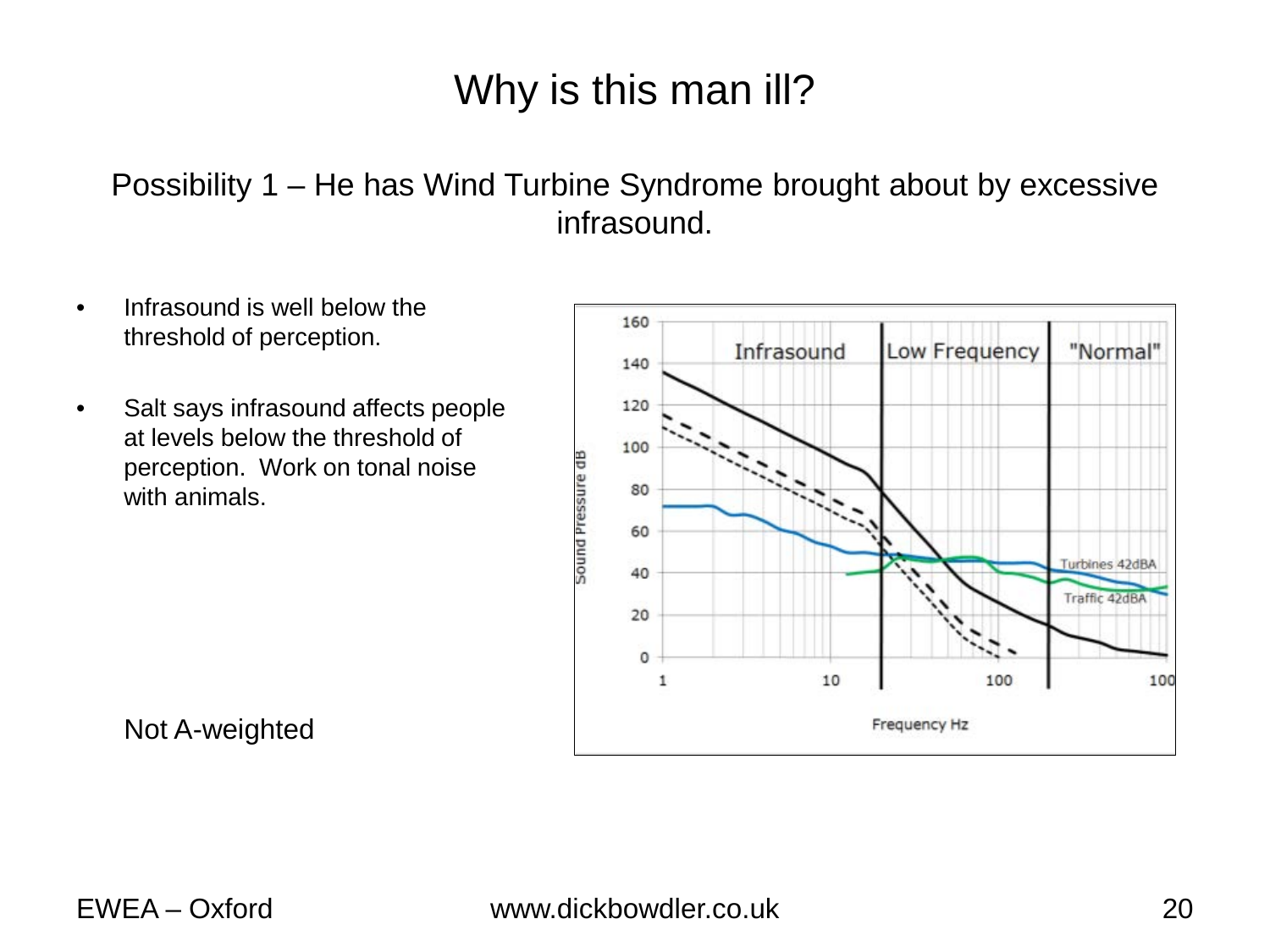#### Possibility 2 – The noise is too loud

- Very quiet rural areas
- When house is downwind, turbines above background most of the time.
- Sometimes as much as 20dB above background.

![](_page_20_Figure_5.jpeg)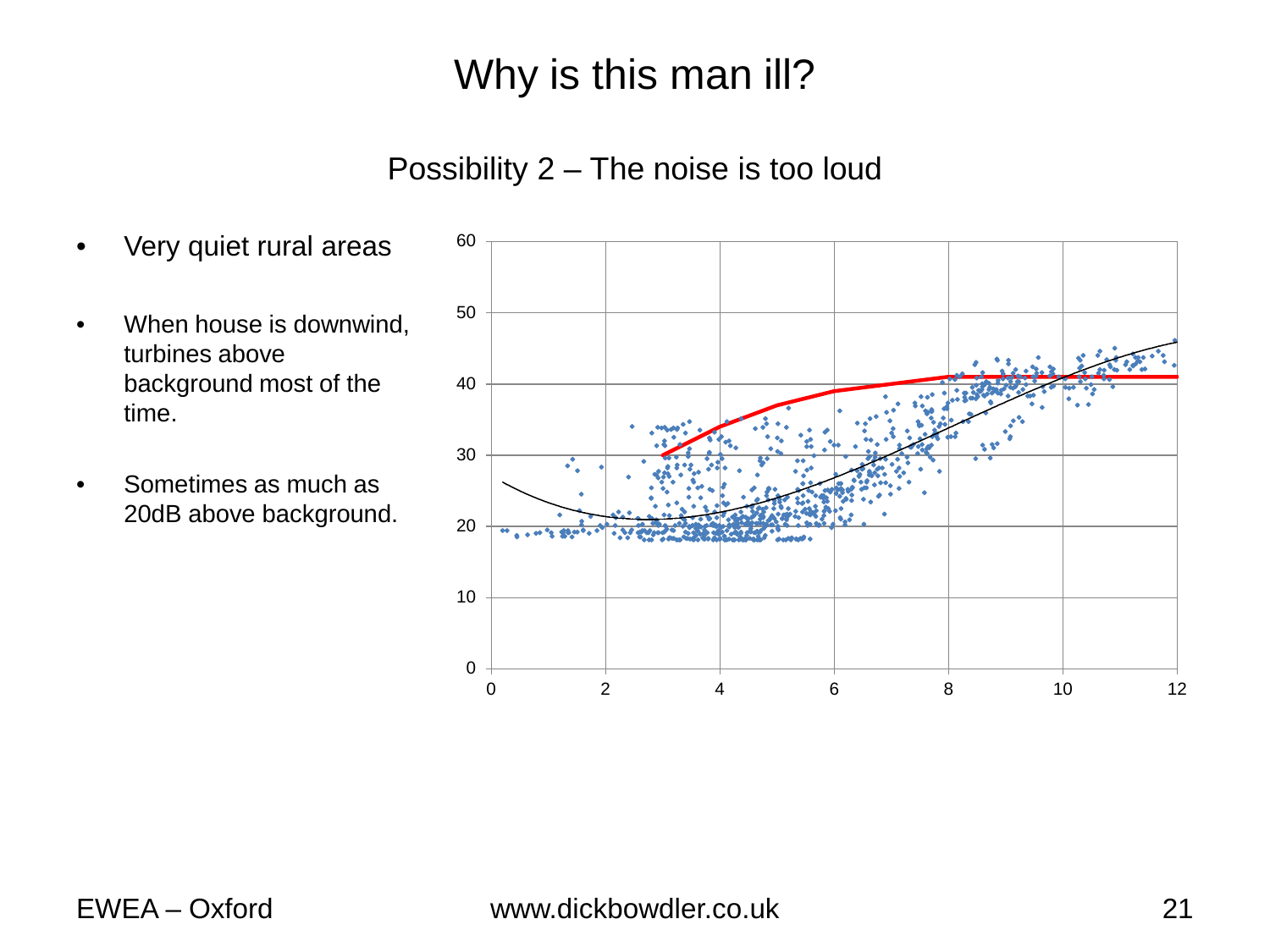Possibility 2 – The noise is not masked and sometimes thumping.

![](_page_21_Figure_2.jpeg)

EWEA – Oxford www.dickbowdler.co.uk 22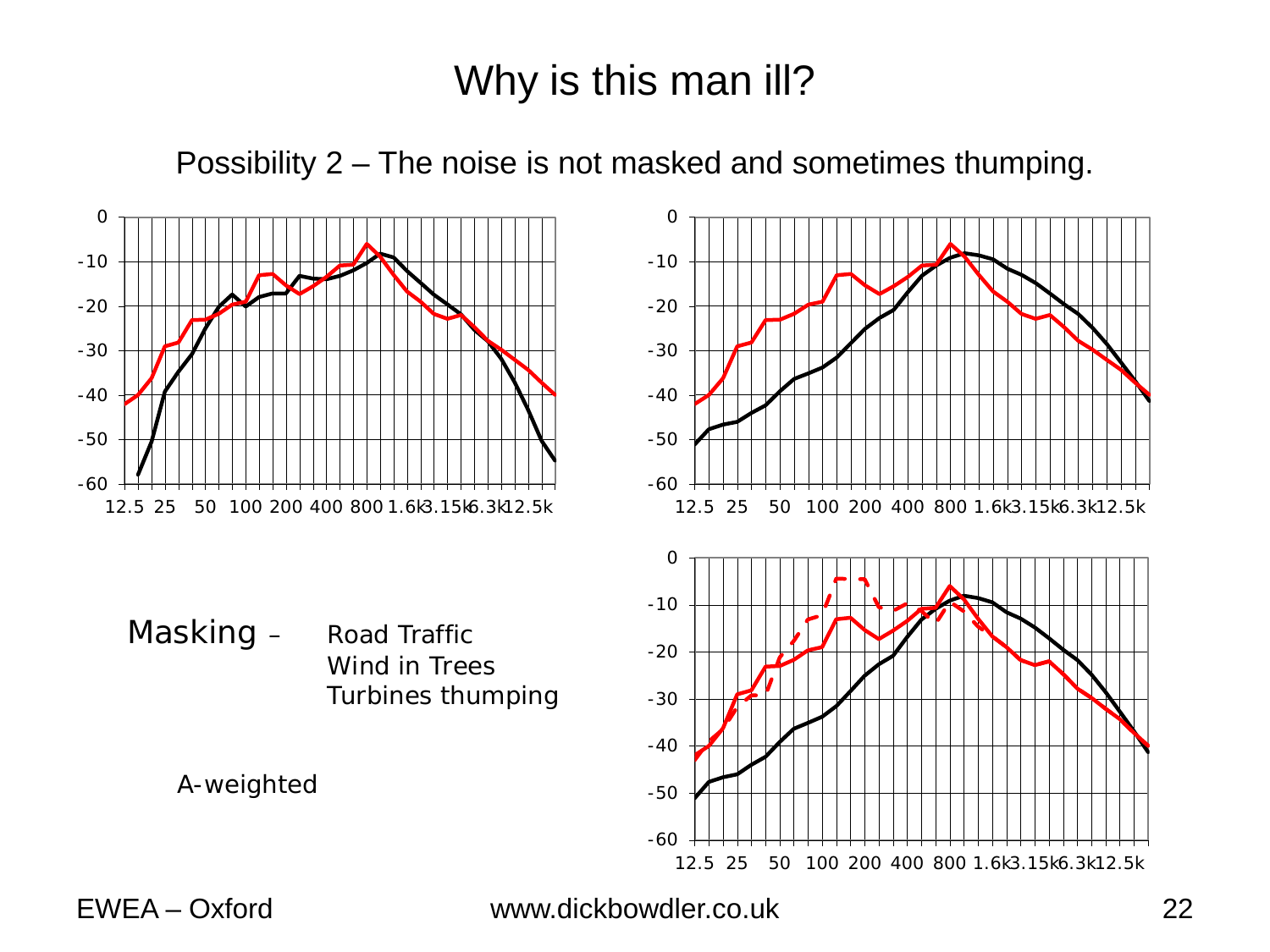#### Amplitude Modulation

- Germany/Netherlands Frits van den Berg 2003
	- Thumping impulsive sound increases annoyance
- Netherlands Vos dose response
- Finland di Napoli and Siponen research
- Ontario have 5dB penalty for AM from WTG
- NSW Guidelines refer to it
- Lee in South Korea research into dose response

EWEA – Oxford www.dickbowdler.co.uk 23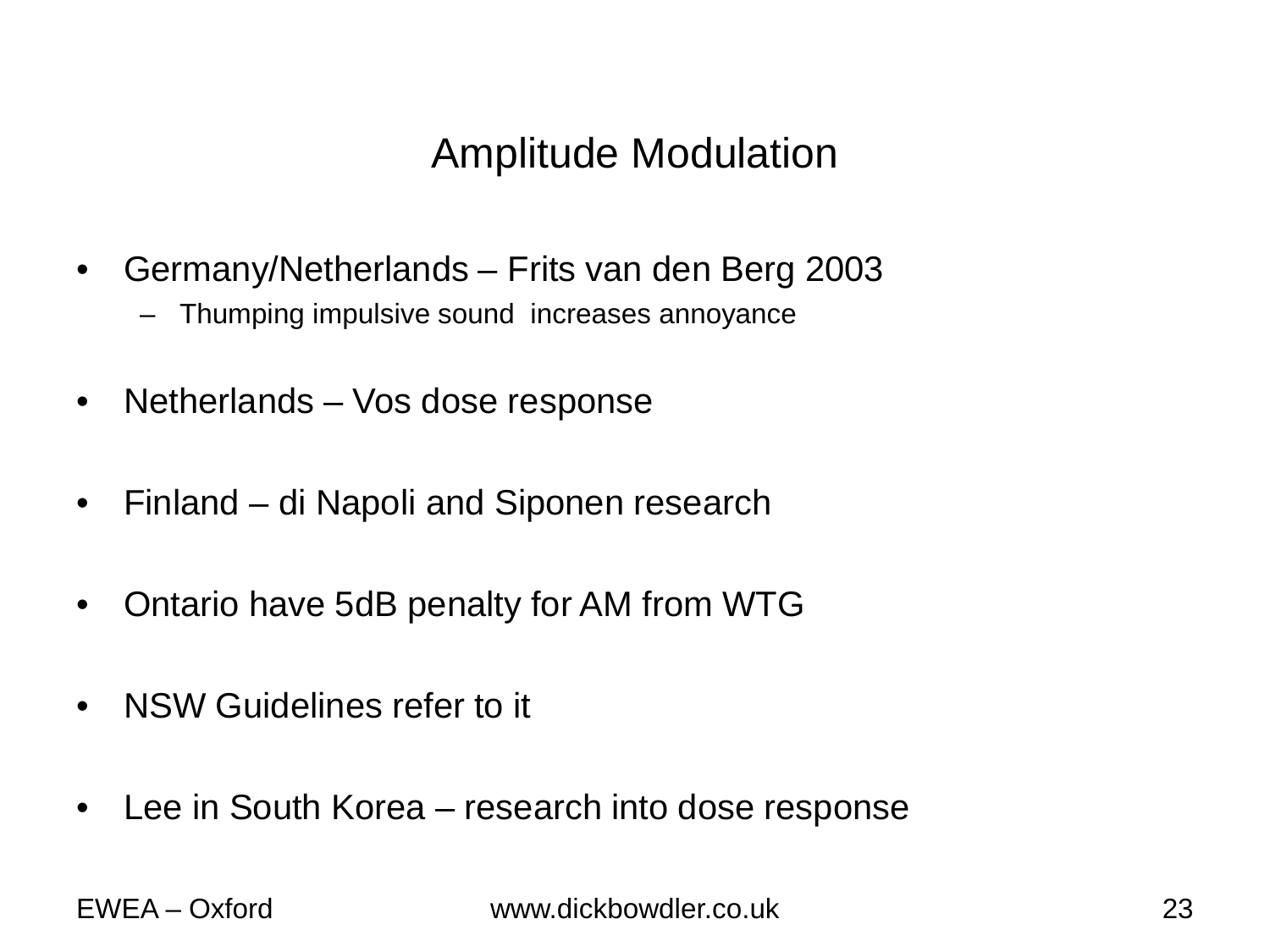#### Possibility 3 – Perception

- *the amount of annoyance was hardly related to the objective sound level*
- Wolsink et al in 1993 in their study of annoyance from wind turbines.
- *It is almost universally recognised that noise exposure level never accounts for more than a small proportion of the variance of any outcome variable considered*.
- Flindell and Stallen 1998
- *The results from the laboratory experiment confirm that the unfairness of the sound management procedure influences the evaluation of the sound.*
- Maris 2008

![](_page_23_Picture_8.jpeg)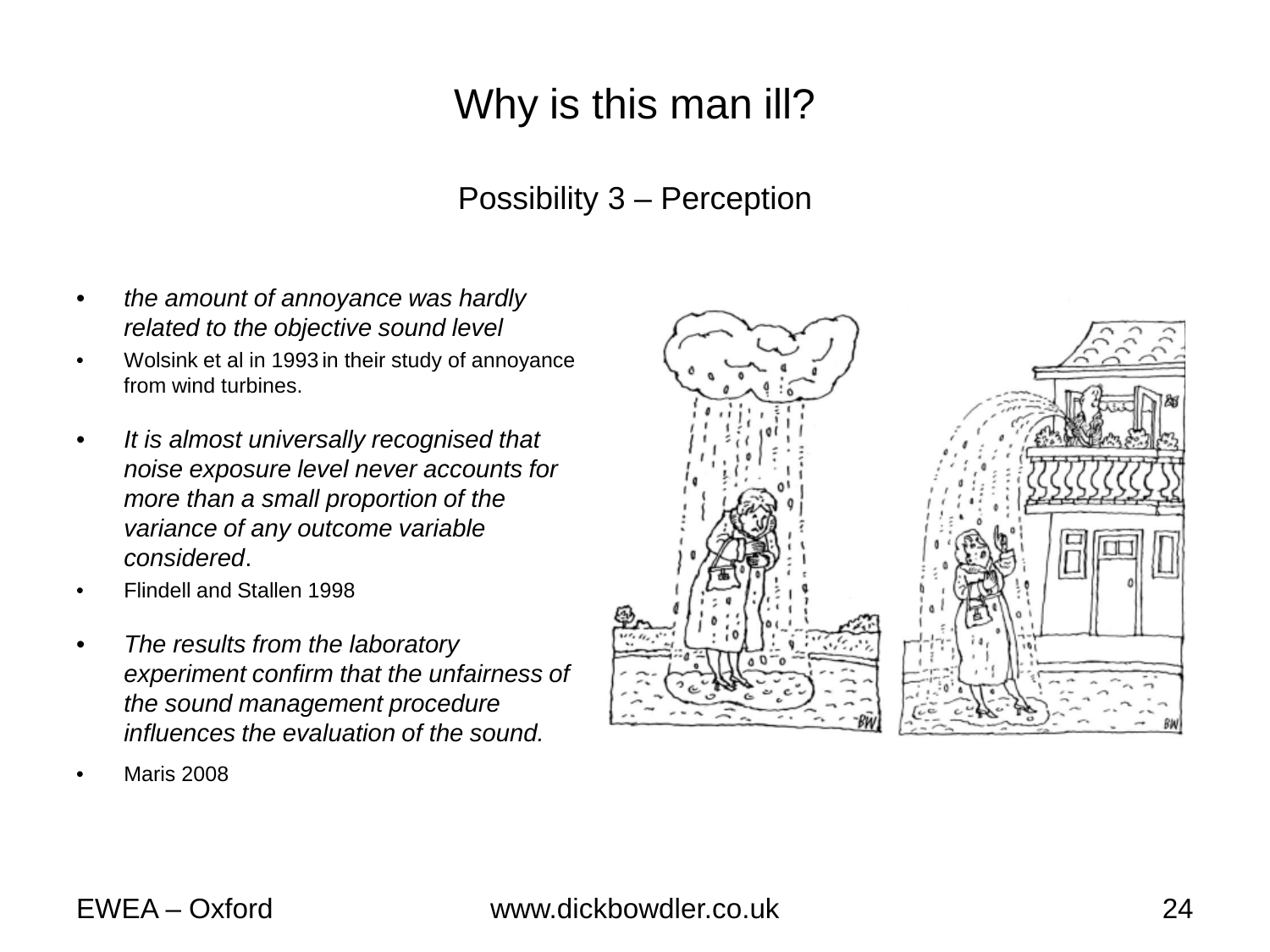### **Perception**

- People in rural communities perceive that
	- Their lives will be blighted by the development
	- They gain no benefit
	- They pay subsidies in the form of Tax
	- They pay more for electricity.
	- Developers make all the money
- People don't feel they are being treated fairly.
- Turbine noise has got a bad name
- Fields 1993 Aircraft Noise
- Perceived predictability;
- Perceived control:
- Trust and recognition;
- Voice; (are you listened to)
- Personal benefits:
- Compensation;
- Sensitivity to noise;
- Home ownership;
- Accessibility to information;
- Understanding; Is information relevant and correct.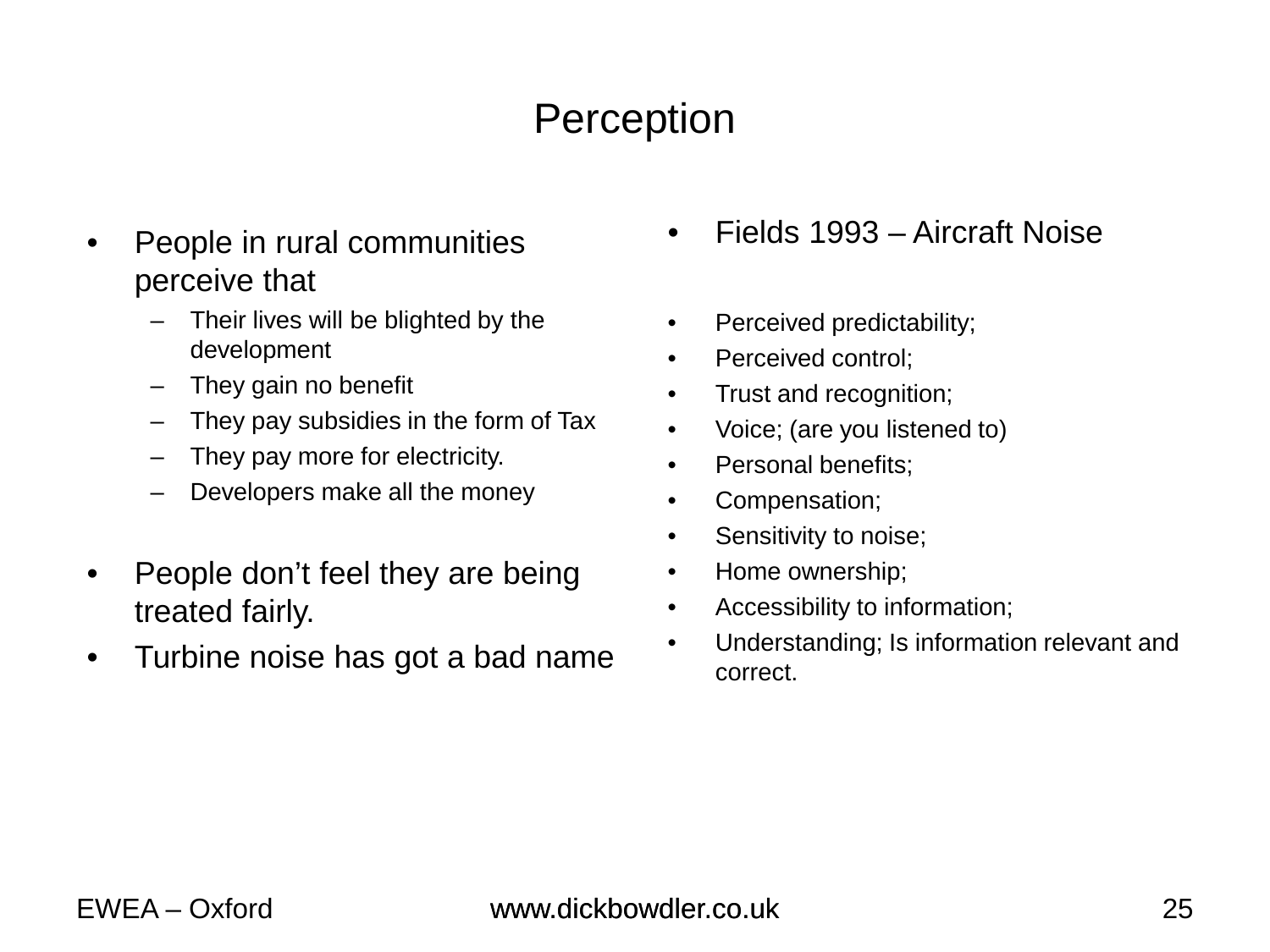- Perceived predictability;
- Perceived control;
- Trust and recognition;
- Voice; (are you listened to)
- Personal benefits;
- Compensation;
- Sensitivity to noise;
- Home ownership;
- Accessibility to information;
- Understanding; Is information relevant and correct.
- In terms of Fields list:
	- He feels he has no control. He phones the Council but they can't do anything and the wind farm operator won't call back.
	- He doesn't trust the wind farm operator why was everything done so secretively without contacting him? Why did they appear while he was out to put up equipment.
	- He has no voice. It just seems the Council think he is a nuisance because he pesters them.
	- He gets no benefit from this at all.
	- Nobody has given him any information. The Council don't know anything and the wind farm operator doesn't tell him anything.
	- He doesn't understand the report and nobody has explained it to him.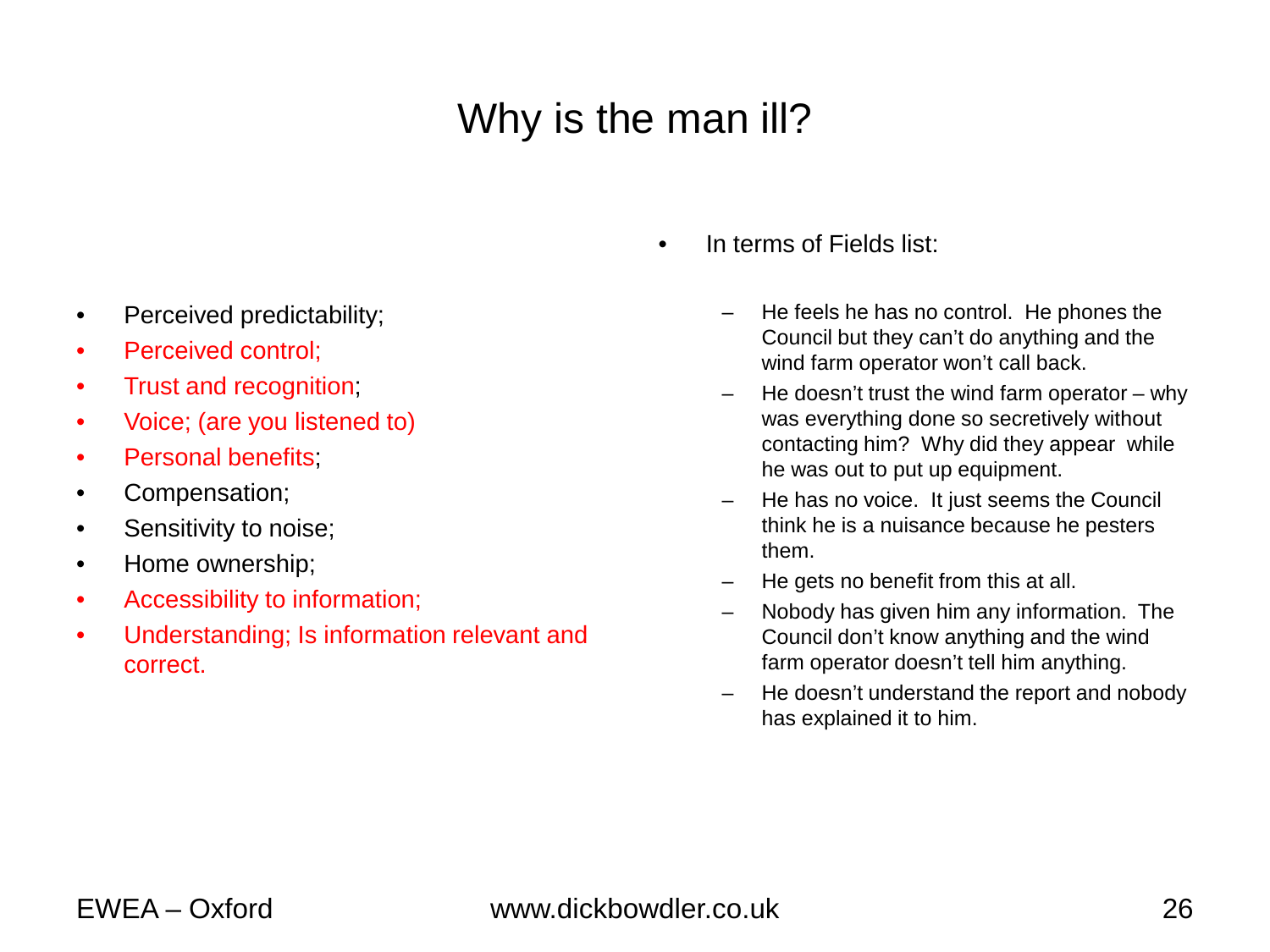#### My conclusion is . .

- In many cases the noise is too loud – particularly if it is accompanied by modulation.
- But a major factor is that development noise is badly managed at the application stage and badly managed if there are complaints.
- Its not Wind Turbine Syndrome

Last time I did a paper saying that ………

- It's a howler! It made my day!
- I'm not certain (so please don't quote me, and don't get your hopes up), but it may have set a new benchmark in breathtaking incompetence coupled with boldly stated absurdity. In some places, it teeters on the knife-edge of slapstick. Brilliant! A tour de force!
- •
- Best wishes.
- Calvin Luther Martin, PhD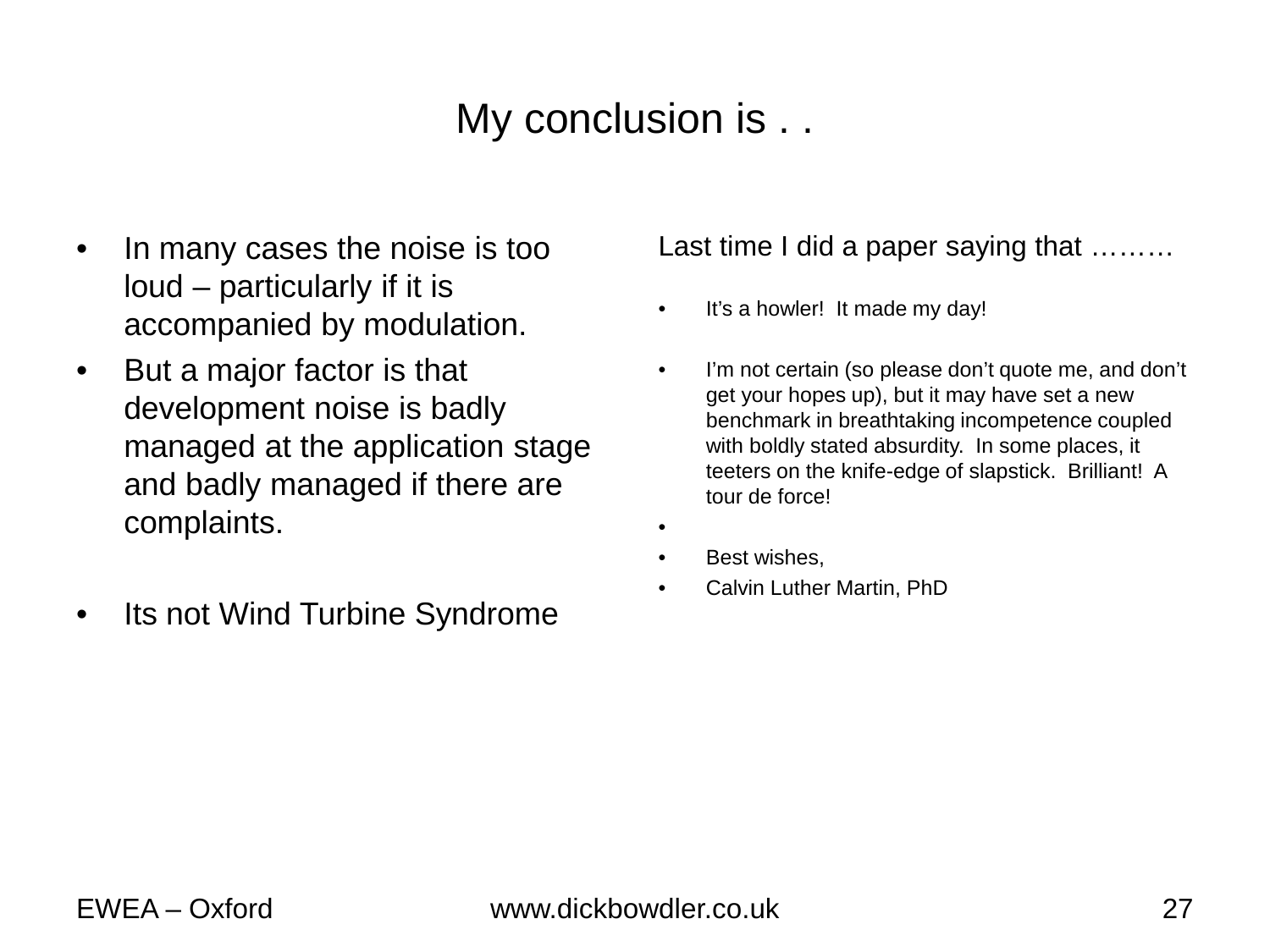### The Effect of Bad Noise Management in the Past

- What was a number of isolated problem cases in the early days has lead to even the most benign application for a turbine receiving multiple objections.
- Bad management doesn't just affect your project but future ones.
	- Objectors say it's a mysterious effect of infrasound
	- Developers say they are a load of cranks
	- Governments say we have strict noise limits in place so there can't be a problem
	- Objectors become incensed because they believe their concerns are treated with contempt
	- Developers say objectors are exaggerating
	- And so on and so on
	- *The fact that sound level is not predicting annoyance does not mean that people are "not really annoyed" when they are reporting it*. Wolsink et al 1993
	- It has to be accepted by industry and by governments that there is an issue here. Unless it is properly managed it will get worse. That does nobody any good.